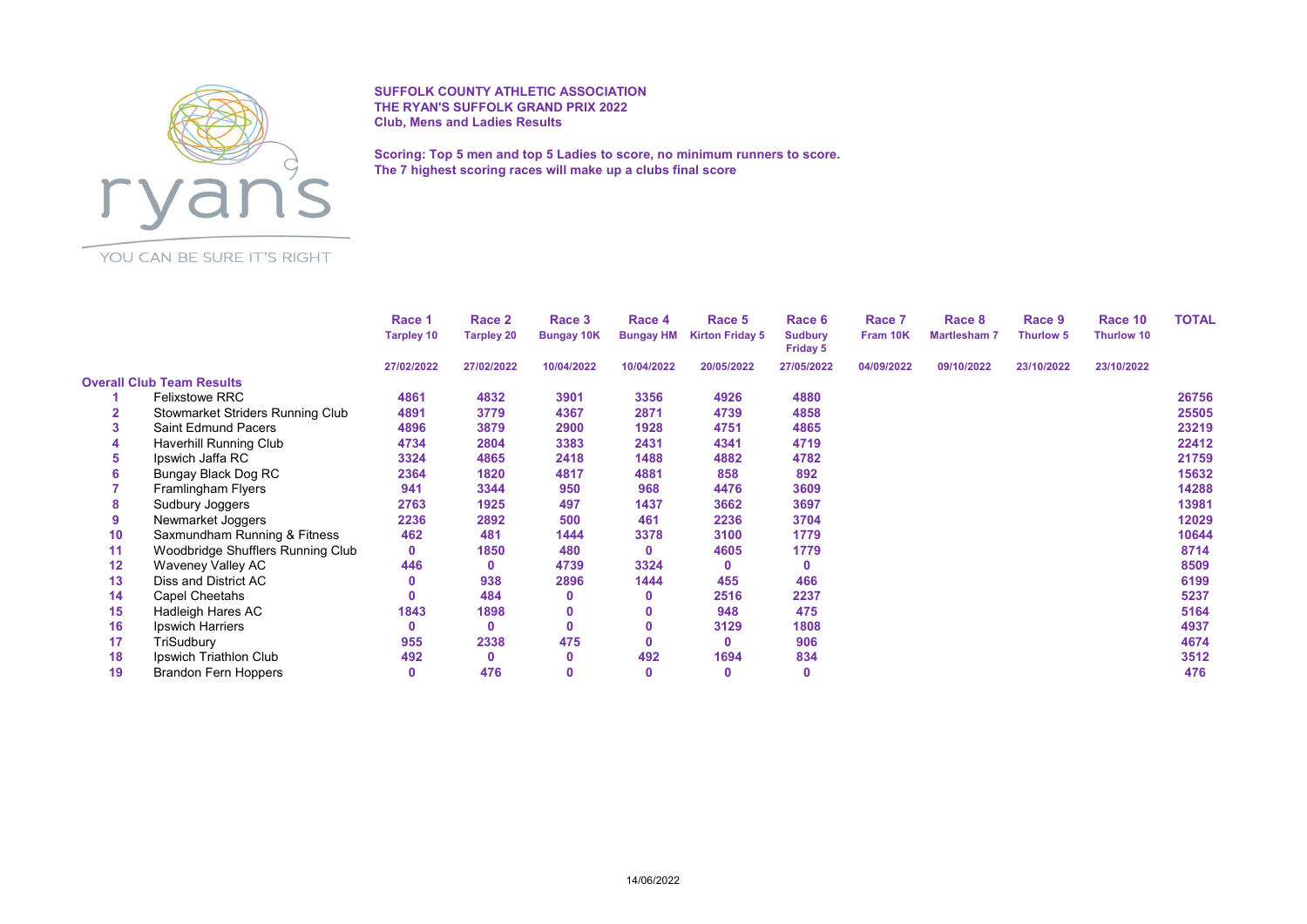

SUFFOLK COUNTY ATHLETIC ASSOCIATION THE RYAN'S SUFFOLK GRAND PRIX 2022 Club, Mens and Ladies Results

Scoring: Top 5 men and top 5 Ladies to score, no minimum runners to score. The 7 highest scoring races will make up a clubs final score

YOU CAN BE SURE IT'S RIGHT

|                      |                                   | Race 1<br><b>Tarpley 10</b> | Race 2            | Race 3<br><b>Bungay 10K</b> | Race 4<br><b>Bungay HM</b> | Race 5<br><b>Kirton Friday 5</b> | Race 6<br><b>Sudbury</b><br><b>Friday 5</b> | Race 7<br>Fram 10K | Race 8<br><b>Martlesham 7</b> | Race 9<br><b>Thurlow 5</b> | Race 10<br>Thurlow 10 | <b>TOTAL</b> |
|----------------------|-----------------------------------|-----------------------------|-------------------|-----------------------------|----------------------------|----------------------------------|---------------------------------------------|--------------------|-------------------------------|----------------------------|-----------------------|--------------|
|                      |                                   |                             | <b>Tarpley 20</b> |                             |                            |                                  |                                             |                    |                               |                            |                       |              |
|                      |                                   | 27/02/2022                  | 27/02/2022        | 10/04/2022                  | 10/04/2022                 | 20/05/2022                       | 27/05/2022                                  | 04/09/2022         | 09/10/2022                    | 23/10/2022                 | 23/10/2022            |              |
| <b>Men's Results</b> |                                   |                             |                   |                             |                            |                                  |                                             |                    |                               |                            |                       |              |
|                      | <b>Felixstowe RRC</b>             | 2430                        | 2441              | 1940                        | 2413                       | 2462                             | 2425                                        |                    |                               |                            |                       | 14111        |
|                      | <b>Saint Edmund Pacers</b>        | 2431                        | 2443              | 1941                        | 1429                       | 2356                             | 2427                                        |                    |                               |                            |                       | 13027        |
| 3                    | Stowmarket Striders Running Club  | 2443                        | 2298              | 1923                        | 1414                       | 2316                             | 2393                                        |                    |                               |                            |                       | 12787        |
| 4                    | Ipswich Jaffa RC                  | 2382                        | 2439              | 961                         | 988                        | 2447                             | 2421                                        |                    |                               |                            |                       | 11638        |
| 5                    | Haverhill Running Club            | 2389                        | 1851              | 958                         | 1446                       | 2136                             | 2372                                        |                    |                               |                            |                       | 11152        |
| 6                    | Newmarket Joggers                 | 932                         | 2412              | 500                         | 461                        | 2236                             | 2406                                        |                    |                               |                            |                       | 8947         |
|                      | Framlingham Flyers                | 470                         | 1871              | 950                         | 477                        | 2228                             | 2246                                        |                    |                               |                            |                       | 8242         |
| 8                    | Bungay Black Dog RC               | 448                         | 1338              | 2418                        | 2420                       | 421                              | 434                                         |                    |                               |                            |                       | 7479         |
| 9                    | Sudbury Joggers                   | 958                         | 936               | 497                         | 942                        | 1390                             | 1794                                        |                    |                               |                            |                       | 6517         |
| 10                   | Saxmundham Running & Fitness      | 462                         | 0                 | 478                         | 2418                       | 1825                             | 863                                         |                    |                               |                            |                       | 6046         |
| 11                   | Woodbridge Shufflers Running Club | $\mathbf{0}$                | 1850              | 0                           | 0                          | 2245                             | 1295                                        |                    |                               |                            |                       | 5390         |
| 12                   | Waveney Valley AC                 | 446                         | $\mathbf 0$       | 2379                        | 1871                       | $\mathbf 0$                      | 0                                           |                    |                               |                            |                       | 4696         |
| 13                   | Diss and District AC              |                             | 938               | 1481                        | 964                        | $\mathbf 0$                      | $\Omega$                                    |                    |                               |                            |                       | 3383         |
| 14                   | Ipswich Harriers                  |                             | $\mathbf{0}$      | 0                           | 0                          | 1799                             | 1363                                        |                    |                               |                            |                       | 3162         |
| 15                   | Ipswich Triathlon Club            | 492                         | $\mathbf 0$       |                             | 492                        | 1285                             | 407                                         |                    |                               |                            |                       | 2676         |
| 16                   | Capel Cheetahs                    | n                           | $\mathbf{0}$      |                             | $\mathbf{0}$               | 1235                             | 891                                         |                    |                               |                            |                       | 2126         |
| 17                   | Hadleigh Hares AC                 | 1369                        | $\mathbf{0}$      |                             |                            | 489                              | $\Omega$                                    |                    |                               |                            |                       | 1858         |
| 18                   | TriSudbury                        | 478                         | 873               |                             |                            | $\bf{0}$                         | 464                                         |                    |                               |                            |                       | 1815         |
| 19                   | <b>Brandon Fern Hoppers</b>       | 0                           | 476               |                             |                            | $\mathbf{0}$                     | $\mathbf 0$                                 |                    |                               |                            |                       | 476          |